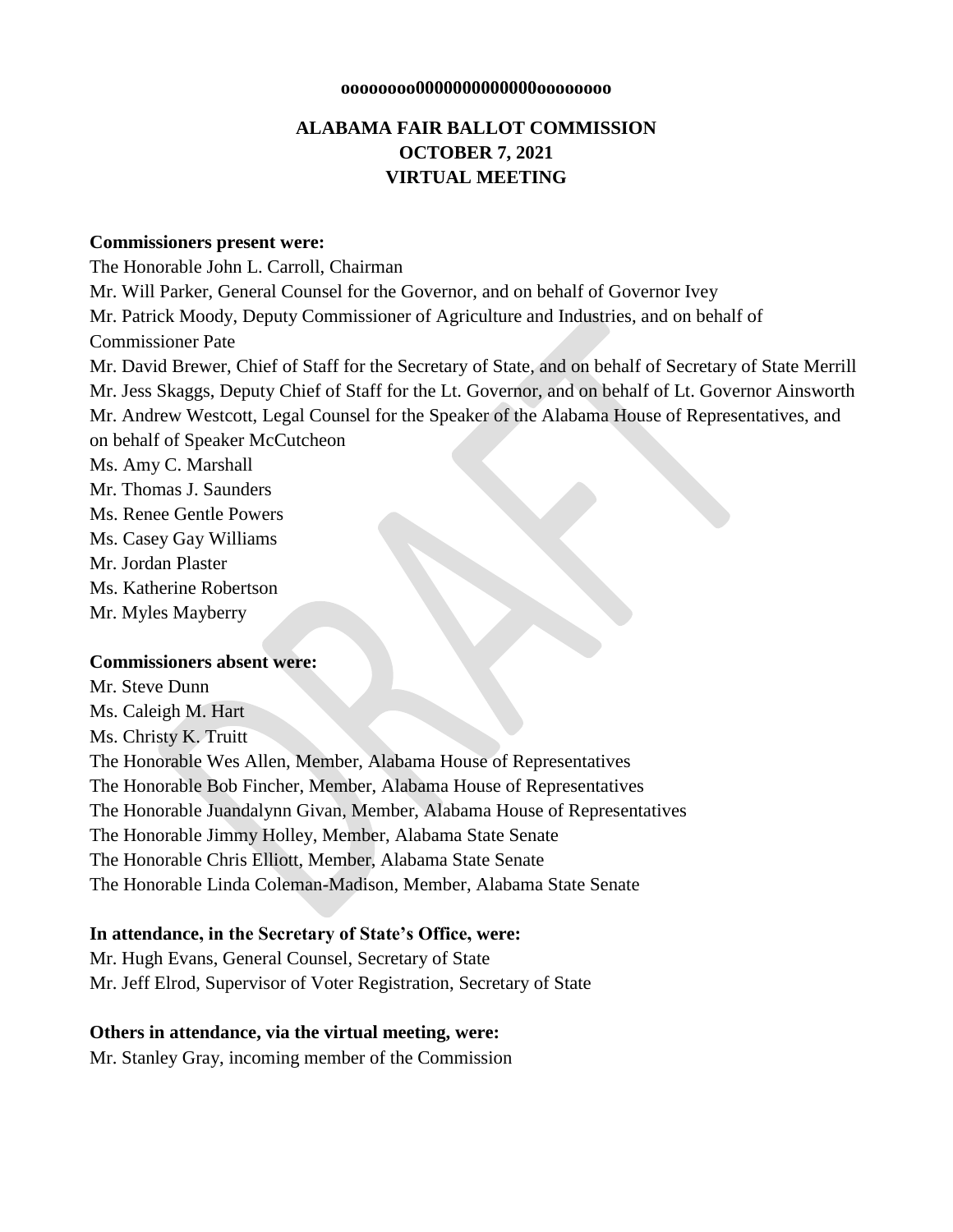# **WELCOME**

Chairman Carroll called to order the meeting at 2:30 p.m. and welcomed everyone.

# **INVOCATION & PLEDGE OF ALLEGIANCE**

Commissioner Moody gave the invocation and Commissioner Williams led the Commission in the Pledge of Allegiance to the United States of America.

# **ROLL CALL & ACKNOWLEDGMENT OF QUORUM**

Chairman Carroll directed Commissioner Brewer to call the roll. Commissioner Brewer called the roll and advised Chairman Carroll that a quorum was present. With a quorum in attendance, the Commission transacted the following business, to-wit:

# **ACKNOWLEDGMENT OF NOTIFICATION OF MEETING PURSUANT TO THE ALABAMA OPEN MEETINGS ACT & GOVERNOR'S STATE OF EMERGENCY, AS AMENDED**

Commissioner Brewer informed the Commission that today's virtual meeting was posted on the Alabama Open Meetings Act website, compliant with applicable law, and was allowable under Governor Ivey's State of Emergency, as amended. Hugh Evans, General Counsel for the Secretary of State's Office, informed the Commission that the Governor's State of Emergency allows the Commission to meet virtually as long as it is complaint with certain processes.

# **REVIEW AND APPROVAL OF THE MINUTES FROM THE JULY 23, 2020 VIRTUAL MEETING**

Chairman Carroll asked the members if they had any changes to the July 23, 2020 meeting minutes at which time no Commissioners voiced any revisions. Chairman Carroll asked for a motion to approve the minutes

MOTION BY COMMISSIONER POWERS, SECONDED BY COMMISSIONER WILLIAMS, TO APPROVE THE JULY 23, 2020 MINUTES OF THE ALABAMA FAIR BALLOT COMMISSION.

| Ayes:    | 13       | <b>Commissioners:</b> | Chairman John Carroll, Will Parker,<br><b>Patrick Moody, Andrew Westcott,</b> |
|----------|----------|-----------------------|-------------------------------------------------------------------------------|
|          |          |                       | Jordan Plaster, David Brewer, Jess Skaggs,                                    |
|          |          |                       | Amy C. Marshall, Renee Gentle Powers, Casey                                   |
|          |          |                       | <b>Gay Williams, Katherine Robertson, Myles</b>                               |
|          |          |                       | <b>Mayberry, and Thomas J. Saunders</b>                                       |
| No:      | $\bf{0}$ | <b>Commissioners:</b> | (None)                                                                        |
| Abstain: | $\bf{0}$ | <b>Commissioners:</b> | (None)                                                                        |
| Absent:  | 3        | <b>Commissioners:</b> | <b>Steve Dunn, Caleigh M. Hart, and</b>                                       |
|          |          |                       | <b>Christy K. Truitt</b>                                                      |

## *MOTION PASSED.*

# **DISCUSSION AND PREPARATION OF THE BALLOT STATEMENT FOR THE 2022 PRIMARY ELECTION - STATEWIDE AMENDMENT NO. 1 – ACT. NO. 2021-326**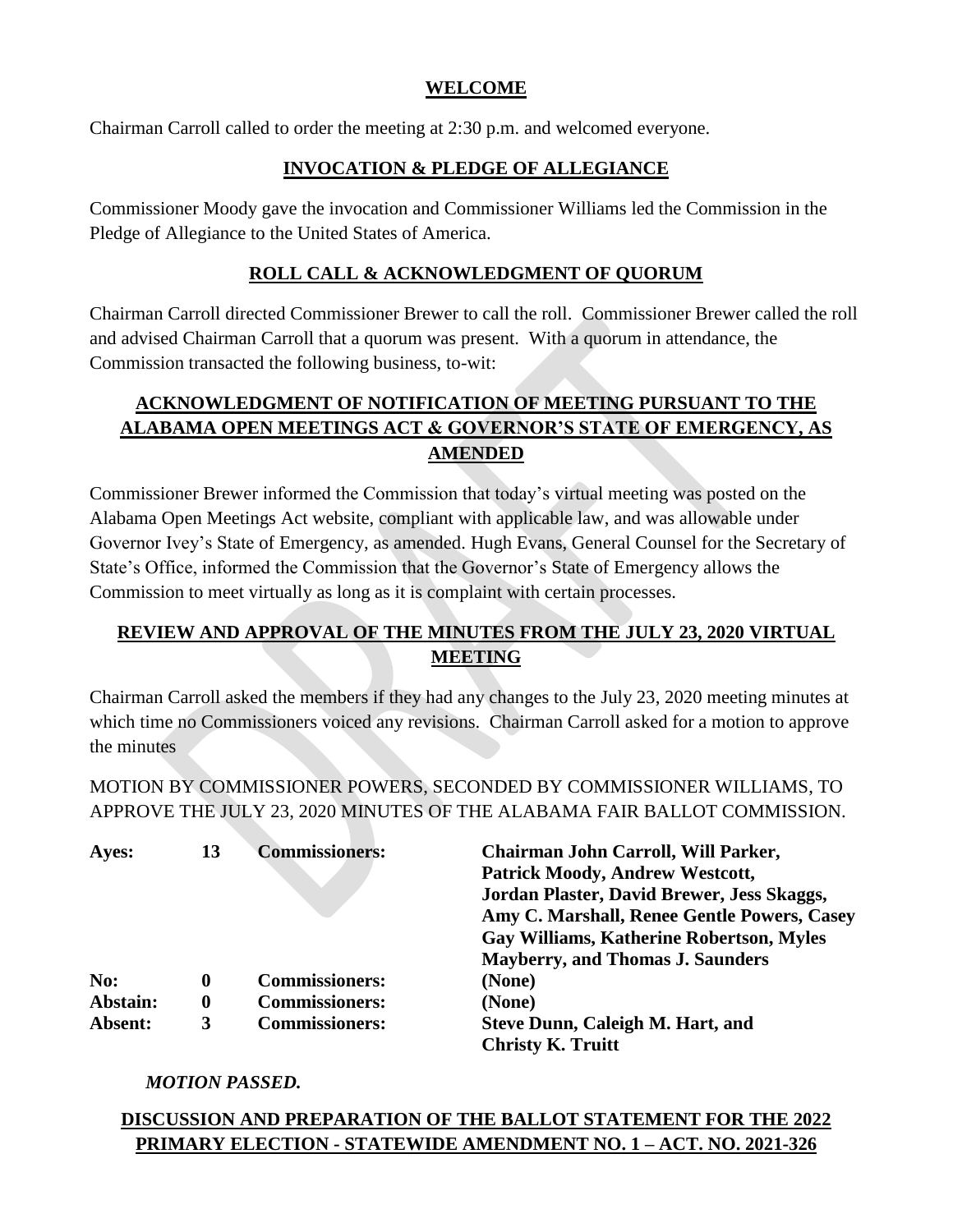Commissioner Brewer informed the Commission that the ballot statement would be shared virtually so members participating virtually could see it. Chairman Carroll opened the discussion by stating that members would revise the statement paragraph by paragraph. Commissioners discussed revisions. After discussion, a motion was made to approve the final ballot statement as follows:

# **FAIR BALLOT COMMISSION**

# **STATEWIDE CONSTITUTIONAL AMENDMENT**

# **MAY 24, 2022 BALLOT**

# **BALLOT STATEMENT**

## **Approved Pursuant to Ala. Code 1975 §17-6-81**

# **BALLOT STATEMENT FOR STATEWIDE AMENDMENT 1:**

# **(1) The text of the statewide ballot measure, including sponsors, cosponsors, and the text of the question that will appear on the statewide ballot:**

Proposed by Act No. 2021-326 (House Bill 565, 2021 Regular Legislative Session)

Bill Sponsor: Representative Ledbetter

Cosponsor: Representative Kitchens

*Proposing an amendment to the Constitution of Alabama of 1901, authorizing the issuance and sale of general obligation bonds of the State of Alabama of up to \$85,000,000 for the purposes of the improvement, renovation, equipping, acquisition, provision, construction, and maintenance of Alabama state parks under the jurisdiction of the Department of Conservation and Natural Resources, and public historical sites and public historical parks under the jurisdiction of the Alabama Historical Commission.* 

*Proposed by Act 2021-326.*

*This description shall be followed by the following language: "Yes ( ) No ( )."*

# **(2) A summary of and the text of any implementing legislation directly related to the statewide ballot measure:**

The Alabama Legislature enacted Act 2021-409 which would implement this constitutional amendment if it is approved by the voters. Act 2021-409 will provide for the organization and powers of the Alabama State Parks Enhancement Authority and provide the necessary framework prescribing how the bonds, authorized by Act 2021-326, are sold.

## **(3) The placement of the statewide ballot measure on the statewide ballot:**

This proposed Constitutional Amendment will appear on the Ballot after election of statewide and local offices and will be the first constitutional amendment for voter consideration. The proposed Constitutional Amendment will be listed as "Statewide Amendment 1."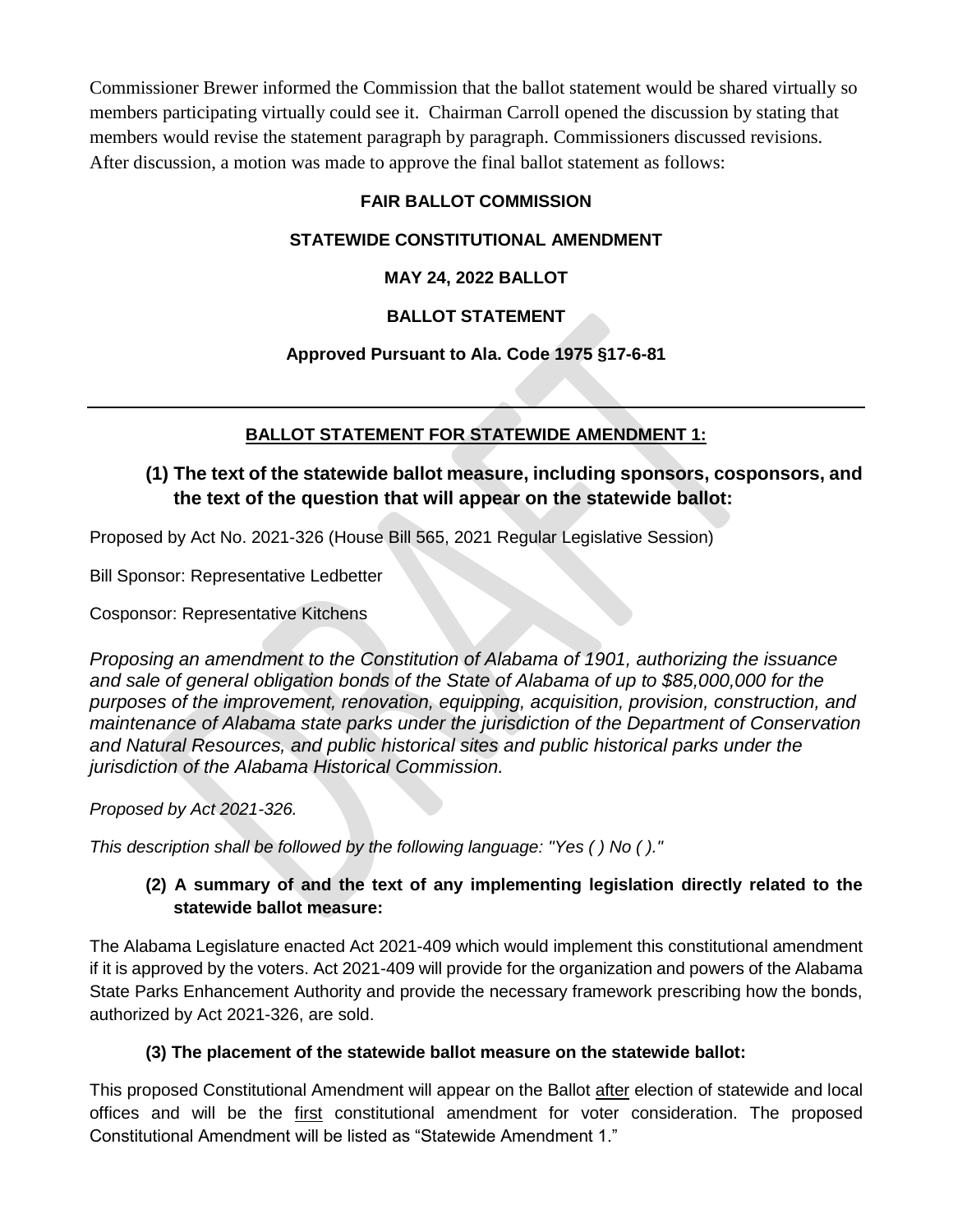**(4) A plain language summary of the statewide ballot measure, which shall include, at a minimum, the legal or constitutional authority for its passage, the effect of the statewide ballot measure if it is passed, including its cost and source of funding, and the effect of the statewide ballot measure if it is defeated.** 

This amendment will authorize the State of Alabama to borrow money to improve, renovate, equip, acquire, provide, construct and maintain state parks, public historical sites and public historical parks.

The total amount the State may borrow will not exceed \$85,000,000.00.

Of this total amount:

- (1) \$80,000,000.00 shall be used to improve, renovate, equip, acquire, provide, construct and maintain state parks under the Alabama Department of Conservation and Natural Resources.
- (2) \$5,000,000.00 shall be used to improve, renovate, equip, acquire, provide, construct and maintain public historical sites and public historical parks under the Alabama Historical Commission. The Alabama Historical Commission cannot use any part of the borrowed money at the Confederate Memorial Park in Marbury, Alabama.

Any additional funds will be given to the Alabama Forestry Commission for it to improve, renovate, acquire, provide, construct, equip and maintain state forests.

If the majority of the voters vote "yes" on Amendment 1, the State of Alabama can borrow \$85,000,000.000 to benefit Alabama's state parks, public historical sites and public historical parks.

If the majority of the voters vote "no" on Amendment 1, the State of Alabama cannot borrow \$85,000,000.000 to benefit Alabama's state parks, public historical sites and public historical parks.

There are no costs to Amendment 1.

The Constitutional authority for passage of Amendment 1 is set forth in accordance with Sections 284 and 285 of the Constitution of Alabama of 1901. These sections outline the method a constitutional amendment may be put to the people of the State for a vote.

MOTION BY COMMISSIONER SKAGGS, SECONDED BY COMMISSIONER POWERS, TO APPROVE THE FINAL BALLOT STATEMENT FOR STATEWIDE AMENDMENT NO. 1 – ACT NO. 2021-326.

| Ayes:    | 11       | <b>Commissioners:</b> | Chairman John Carroll, Will Parker,<br>Patrick Moody, Jordan Plaster, David Brewer,<br>Amy C. Marshall, Renee Gentle Powers, Casey<br>Gay Williams, Myles Mayberry, Thomas J.<br><b>Saunders, and Jess Skaggs</b> |
|----------|----------|-----------------------|-------------------------------------------------------------------------------------------------------------------------------------------------------------------------------------------------------------------|
| No:      | 0        | <b>Commissioners:</b> | (None)                                                                                                                                                                                                            |
| Abstain: | $\bf{0}$ | <b>Commissioners:</b> | (None)                                                                                                                                                                                                            |
| Absent:  | 5        | <b>Commissioners:</b> | <b>Steve Dunn, Caleigh M. Hart, Andrew</b>                                                                                                                                                                        |
|          |          |                       | <b>Westcott, Katherine Robertson, and</b>                                                                                                                                                                         |
|          |          |                       | <b>Christy K. Truitt</b>                                                                                                                                                                                          |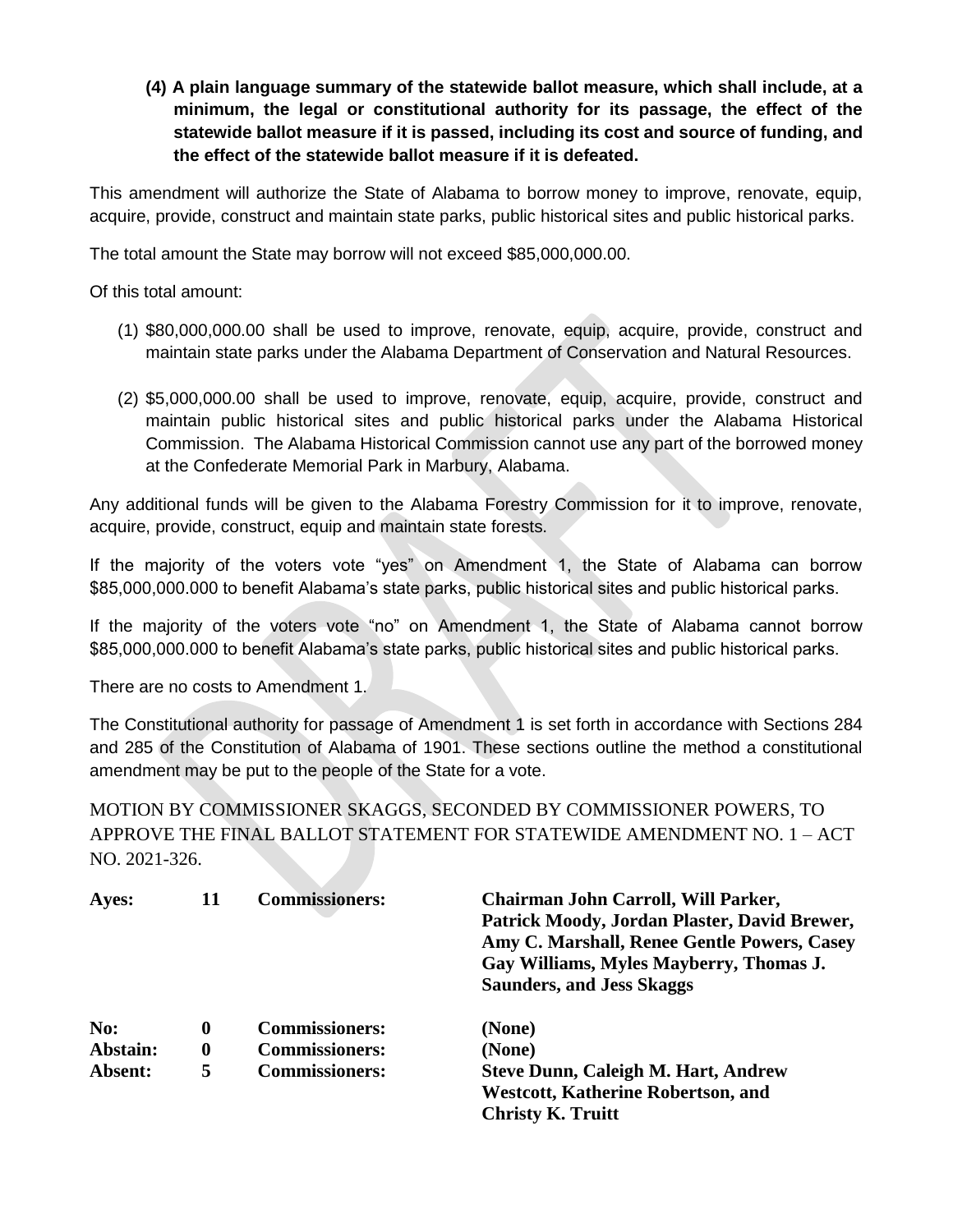## *MOTION PASSED.*

#### **DISCUSSION ON VENUES TO INFORM THE PUBLIC OF THE BALLOT STATEMENT**

Chairman Carroll directed Commissioner Brewer to provide an update on how the public will be informed of today's approved ballot statement. Commissioner Brewer stated that Secretary of State John Merrill will work with the state's ballot production vendor to place the approved ballot statement on all of Alabama's sample ballots which will be available in paper form throughout Alabama and online at the Alabama Secretary of State's website. Commissioner Brewer also informed the Commission that certain information on the approved ballot statement would be available on social media prior to the May 24, 2022, Primary Election.

# **COMMENTS FROM CHAIRMAN JOHN CARROLL & CONSIDERATION OF NEW CHAIRMAN AND VICE CHAIRMAN**

Chairman Carroll thanked the Commission for allowing him to serve as Chairman for almost five years and, thereafter, informed the commissioners that he believed it was best that the Commission to consider a new Chairman. Chairman Carroll also informed the Commission that the office of Vice Chairman has been vacant since Jason Isbell left and the position will need to be filled. After Chairman Carroll's statements he asked the Commission to consider nominations for a new chairman and vice chairman.

MOTION BY COMMISSIONER BREWER, SECONDED BY COMMISSIONER POWERS, TO APPOINT COMMISSIONER WILLIAMS AS CHAIRMAN OF THE ALABAMA FAIR BALLOT COMMISSION.

| Ayes:    | 11       | <b>Commissioners:</b> | Chairman John Carroll, Will Parker,          |
|----------|----------|-----------------------|----------------------------------------------|
|          |          |                       | Patrick Moody, Jordan Plaster, David Brewer, |
|          |          |                       | Amy C. Marshall, Renee Gentle Powers, Casey  |
|          |          |                       | Gay Williams, Myles Mayberry, Thomas J.      |
|          |          |                       | <b>Saunders, and Jess Skaggs</b>             |
| No:      | 0        | <b>Commissioners:</b> | (None)                                       |
| Abstain: | $\bf{0}$ | <b>Commissioners:</b> | (None)                                       |
| Absent:  | 5        | <b>Commissioners:</b> | <b>Steve Dunn, Caleigh M. Hart, Andrew</b>   |
|          |          |                       | <b>Westcott, Katherine Robertson, and</b>    |
|          |          |                       | <b>Christy K. Truitt</b>                     |

## *MOTION PASSED.*

MOTION BY COMMISSIONER WILLIAMS, SECONDED BY COMMISSIONER SKAGGS, TO APPOINT COMMISSIONER MOODY AS VICE CHAIRMAN OF THE ALABAMA FAIR BALLOT COMMISSION.

| Ayes:    | 11 | <b>Commissioners:</b> | Chairman John Carroll, Will Parker,<br>Patrick Moody, Jordan Plaster, David Brewer,<br>Amy C. Marshall, Renee Gentle Powers, Casey |
|----------|----|-----------------------|------------------------------------------------------------------------------------------------------------------------------------|
|          |    |                       | Gay Williams, Myles Mayberry, Thomas J.<br><b>Saunders, and Jess Skaggs</b>                                                        |
| No:      | o  | <b>Commissioners:</b> | (None)                                                                                                                             |
| Abstain: | 0  | <b>Commissioners:</b> | (None)                                                                                                                             |
| Absent:  | ā  | <b>Commissioners:</b> | <b>Steve Dunn, Caleigh M. Hart, Andrew</b>                                                                                         |